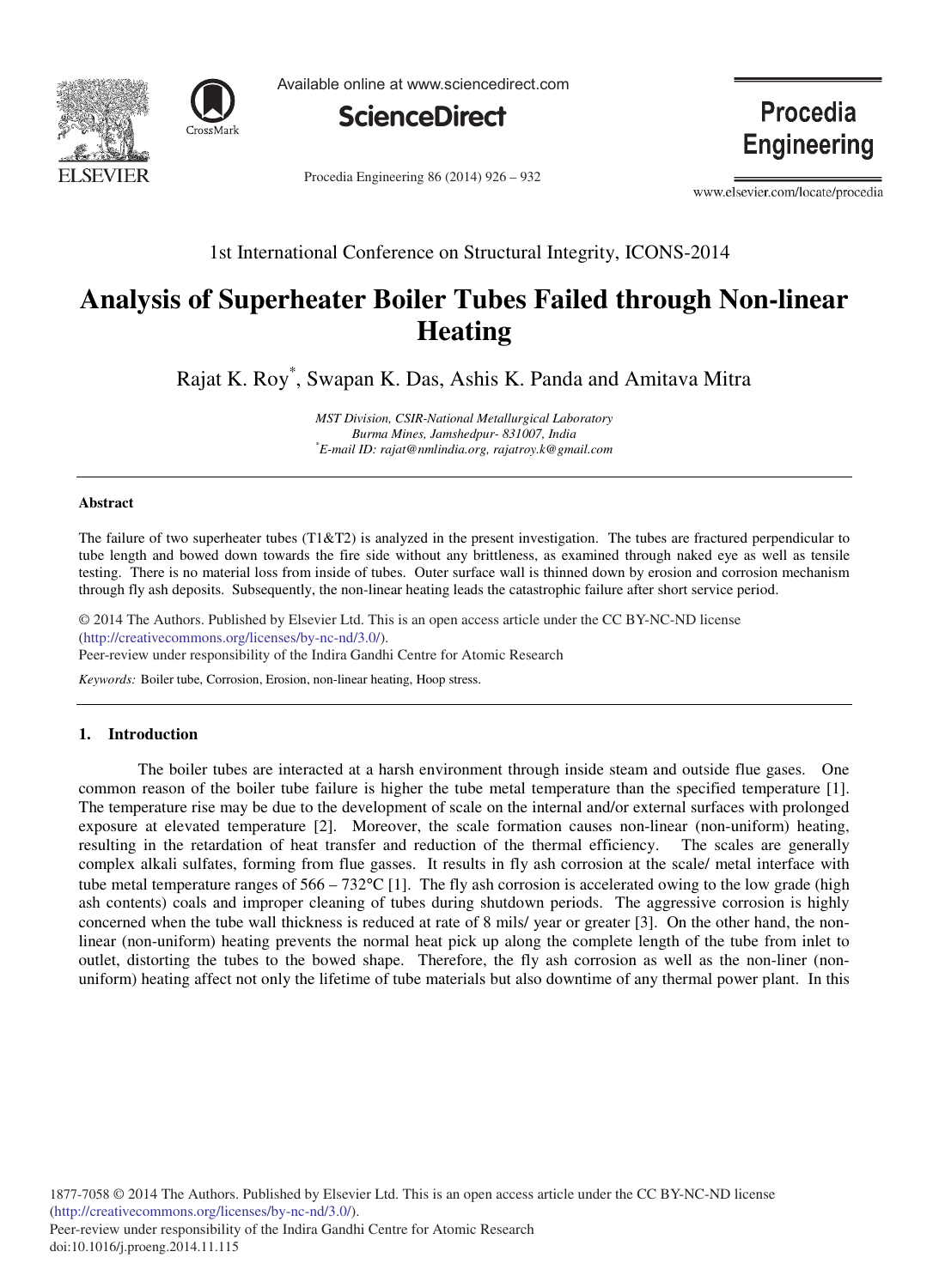research, two different types of superheater tubes have been investigated, which are failed at lower than the expected life time.

## **2. Materials and Methods**

The super heater tubes of two categories, T1 (SA210) and T2 (SA213T91) have been collected from a coal fired thermal power plant for present investigation. The chemical compositions and operating conditions of tubes are described in Table-1 and Table-2, respectively. Visual examination was done in naked eyes and photographs were taken by digital camera. Subsequently, the specimens were cut along the cross section of tubes near the failures and away from failure regions for microstructural study. The mounted metallographic specimens were prepared by three steps, grinding up to 1200 grit SiC abrasive paper, cloth polishing up to diamond solution and etching by 2% Nital solution for T1 and Villela's reagent for T2. Microstructural studies were done by a scanning electron microscope (SEM model Hitachi S-3400N). The micro particles deposited on the surface were analyzed by a Thermo NSS-300 energy dispersive spectrometry (EDS) attached with SEM. Tensile properties were evaluated by a universal tensile testing machine of Tinius Olsen (HK25).

#### **Table 1: Chemical composition of investigated tubes**

| Boiler         | Chemical Composition (in $wt\%$ ) |      |       |       |     |      |      |      |         |
|----------------|-----------------------------------|------|-------|-------|-----|------|------|------|---------|
| Tubes          |                                   | Mn   |       | ື     | Si  | Ni   |      | Mo   | Fe      |
|                |                                   |      |       |       |     |      |      |      |         |
| T1             | 0.29                              | 0.69 | 0.014 | 0.034 | 0.1 | -    | -    |      | Balance |
| T <sub>2</sub> | 0.1                               | 0.45 | 0.01  | 0.01  |     | 0.24 | 8.71 | 0.93 | Balance |

| Tube<br>No.    | $P_D$<br>(MPa) | $T_D$<br>$(^{\circ}C)$ | $P_{O}$<br>(MPa) | $T_{O}$ (°C) | $T_F$<br>$\dot{\mathrm{cC}}$ | Service<br>Exposure<br>(h) | Coal<br>Average<br>Composition                                                      |
|----------------|----------------|------------------------|------------------|--------------|------------------------------|----------------------------|-------------------------------------------------------------------------------------|
| T1             | 17             | 429                    | 16               | 399          | 545                          | 58880                      | Fixed Carbon: 30%,<br>$3.6\%$ ,<br>Moisture:<br>Volatile Matter: 18%,<br>Ash: 48.3% |
| T <sub>2</sub> | 18             | 475                    | 18               | 450          | 740                          | 7130                       | FC-38.1, Ash-<br>42.0, IM-3.2, VM-<br>16.7, CV-4139                                 |

**Table 2: Design and service exposed conditions of boiler tubes** 

 $P_{D}$ = Design Pressure; T<sub>D</sub> = Design Temperature; P<sub>O</sub> = Operating Pressure; T<sub>O</sub> = Operating Temperature;  $T<sub>F</sub>$  = Flue gas Temperature;

# **3. Results & Discussions**

#### *3.1 Visual Examination*

The tube T1 is found to fracture circumferentially (Figs. 1a  $\&$  b), whereas a square type fish mouth opening of 12 cm long and 12 cm wide along longitudinal direction is observed in tube T2 (Figs. 2a&b). The outer surface wall is locally thinned down at some points. However, there is no material loss at the inner surface wall of the tubes, as shown in the cross-sectional image near the failure (Fig. 1b & 2b). It is interesting to note that the fractured portion of tubeT1 is caved inside (C3 in Fig.1a), but tube thickness has no reduction entire the failure region. The changing color near fish mouth opening of tube T2 is the signs of high temperature flue gas interaction, which is described as hot (fire) side. It is also noticed that the T2 is bent towards hot side. The surface deformation might be due to the continuous erosion by flue gases, resulting in crimping and thinning down the outer surface. It is interesting to note that some regions of tube wall are locally thinned down to 0.8-0.3mm (85-95% of wall thickness).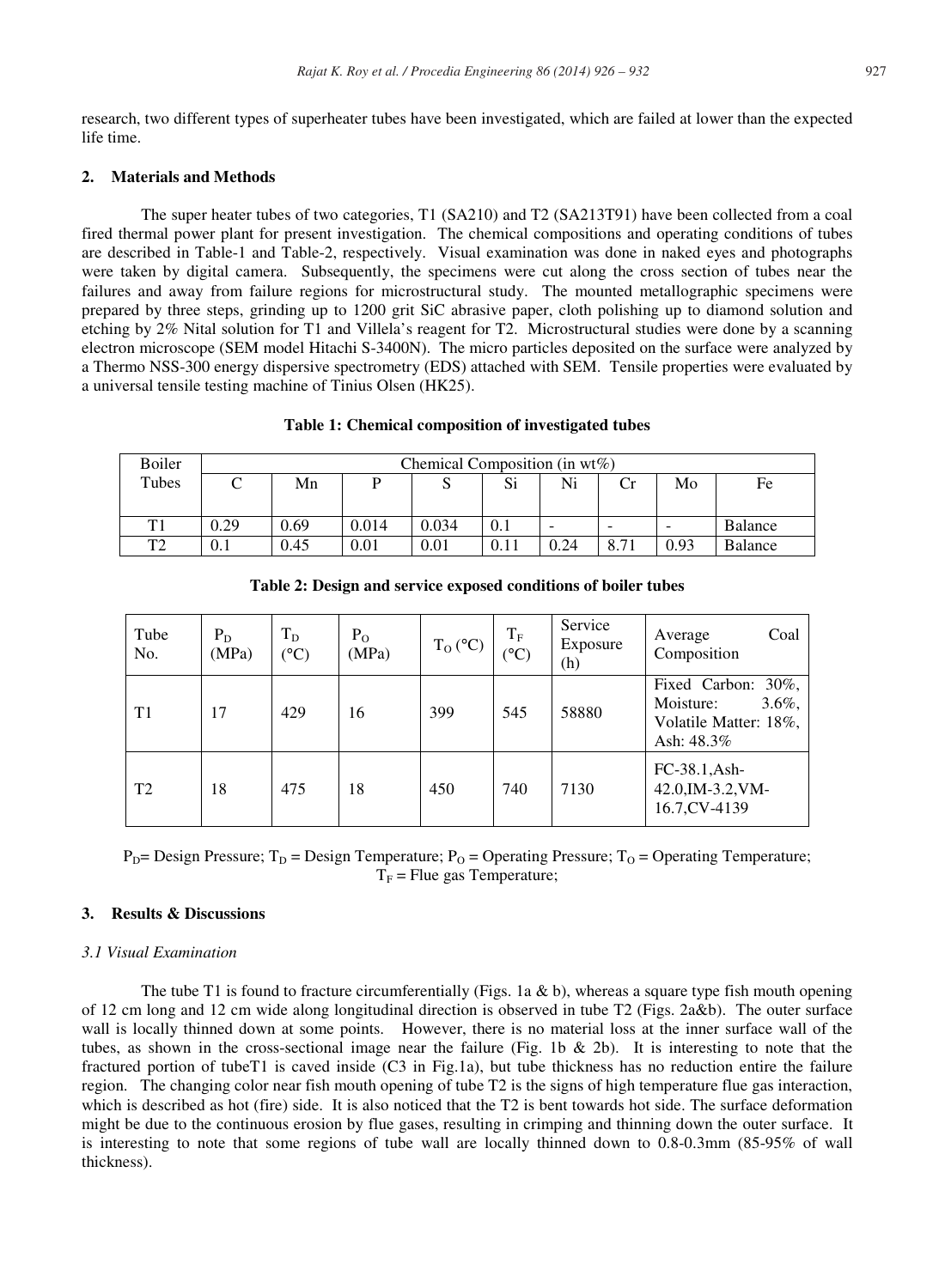





Fig. 2 Fish mouth opening in tube T2 (a) longitudinal (b) cross-sectional

# *3.2 Tensile Properties*

Tensile properties of failed boiler tubes explained in Table 3, which comparable to standard tube materials.

However, the hoop stress of tube T1 ( $\sigma_{\theta} = \frac{F}{2t}$ *pd* 2  $\sigma_{\theta} = \frac{P^{\alpha}}{P_{\theta}}$ , where  $\sigma_{\theta}$  is hoop stress, P is internal pressure, t is tube wall

thickness and d is tube internal diameter) at the thinnest region is about 2.5 times of UTS value of the steel. It means hoop stress is operative at failed region. Similarly, the hoop stress of tube T2 is near to room temperature yield strength of the material, however, it might be higher than high temperature yielding, resulting in the failure of tube through fish mouth opening.

| Tubes          | <b>UTS</b><br>(MPa) | YS<br>(MPa) | EL<br>$(\%)$ | Hoop Stress ( $\sigma_{\theta} = \frac{pd}{2t}$ ,) MPa |                                        |
|----------------|---------------------|-------------|--------------|--------------------------------------------------------|----------------------------------------|
|                |                     |             |              | At initial thickness                                   | At thinnest region                     |
|                | 540                 | 394         | 42           | 54                                                     | 1177                                   |
| T1             |                     |             |              | (when $P = 15.7 \text{ MPa}$ , $d = 34.5 \text{ mm}$   | (when P = 15.7 MPa, $d = 34.5$ mm $\&$ |
|                |                     |             |              | $&t=5$ mm)                                             | $t = 0.23$ mm)                         |
|                | 604                 | 395         | 54           | 47                                                     | 367                                    |
| T <sub>2</sub> |                     |             |              | (when $P = 17.65 \text{ MPa}$ , d= 33.3                | (when $P = 17.65$ MPa, $d = 33.3$ mm   |
|                |                     |             |              | $mm < t = 6.3 \, \text{mm}$                            | $&(1) = 0.8$ mm)                       |

|  |  |  | Table 3: Tensile properties and hoop stress of service exposed tubes |  |
|--|--|--|----------------------------------------------------------------------|--|
|--|--|--|----------------------------------------------------------------------|--|

UTS=Ultimate tensile strength, YS=Yield strength, EL= Elongation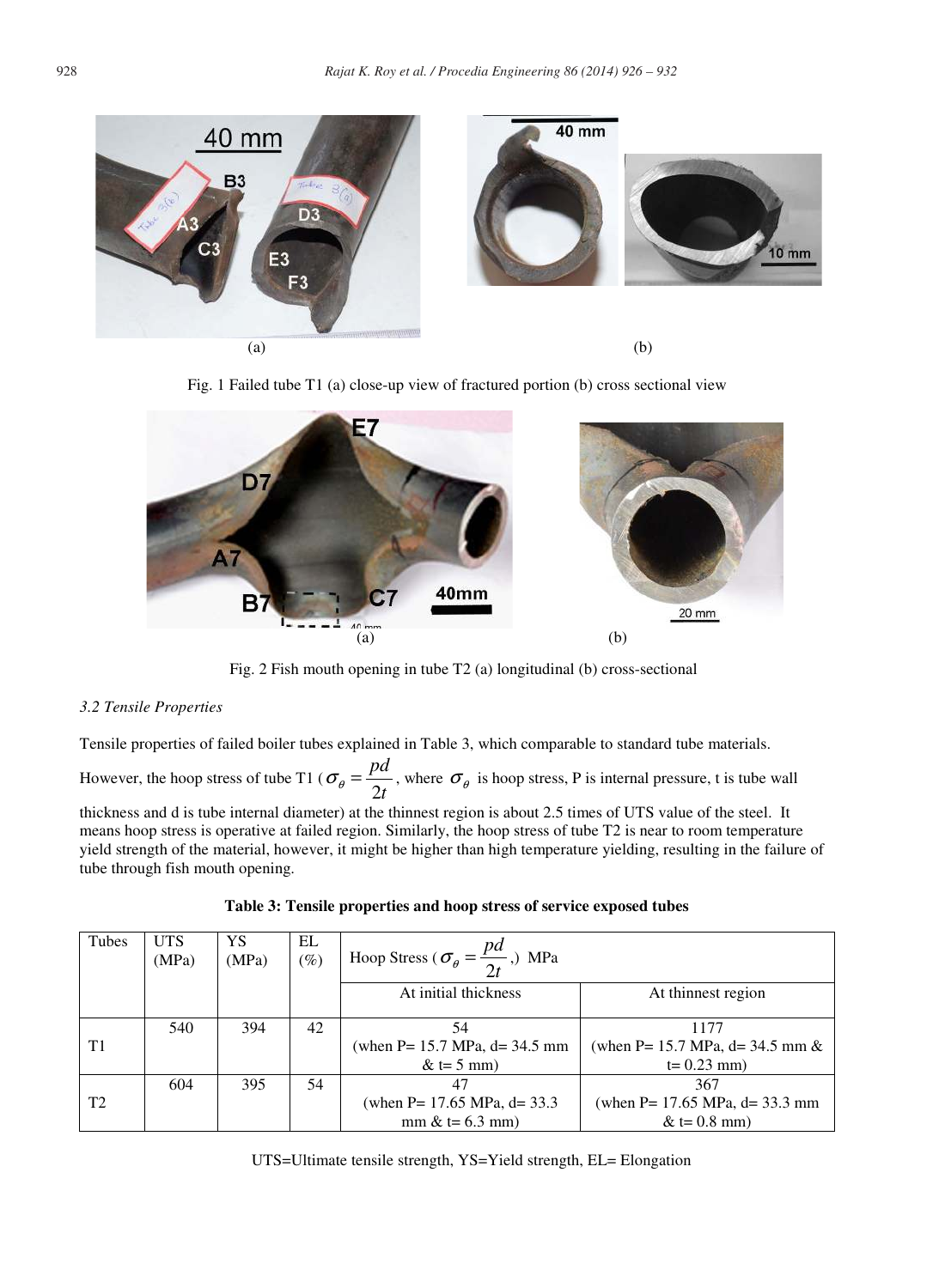## *3.3 Microstructure Evolution*

Fig. 3 shows the microstructures of tube T1, comprising ferrite and pearlite colonies. The pearlite and ferrite are distributed similar way in both near failure and away from failure regions.



Fig. 3 SEM images of tubeT1 at (a) away from failure, (b) near failure

Simultaneously, the thinnest failure region (B3 of Fig.1a) is explained as rough region with the presence of fused particles due to coal-ash/fly-ash corrosion and erosion through flue gas (Fig. 4a). It results in localized thinning. The particles are K and Ca based alkali compounds along with some Ti and silica, as confirmed through EDS analysis (Fig. 4b).



Fig..4: (a) SEM image of the corroded/eroded area of B3 region (as shown in fig. 1a) in tube T1 and (b) EDS qualitative analysis of surface shown in Fig. 4a

Unlike T1, the microstructure of tube T2 consists of tempered martensite and fine carbides at both away and near failure sites (Figs. 5a &5b). This microstructural changes are due to the effects of Cr and Mo elements in this steel. A large number of fine carbides have been found in the matrix, which are mostly (Cr, Mo) carbide, as explained in EDS analysis of failure region (Fig. 5c).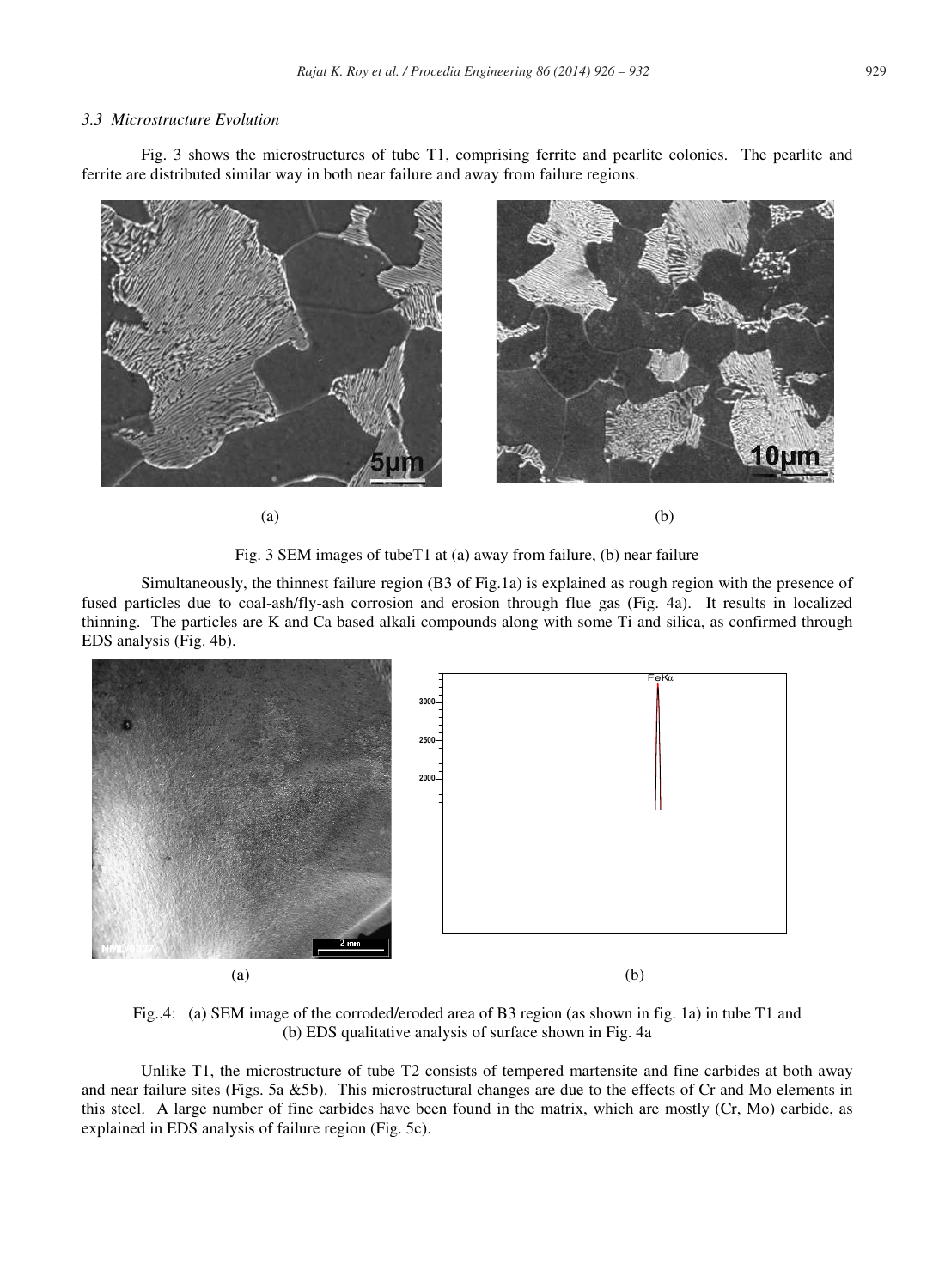



| Elements | $Wt\%$ |
|----------|--------|
| Сr       | 30.0   |
| Mn       | 0.19   |
| Fe       | 64.45  |
| Mo       | 53     |

Fig. 5: SEM images of tube T2 showing the regions: (a) away from failure, (b) near failure, (c) EDS analysis of Fig. 5b

(c)

Fig. 6 shows the SEM image at the cross sectional area of thin edge (shown as dotted line in Fig. 2a) near failure region of tube T2. A large nos. of voids and cracks has been found at the grain boundaries, and the cracks are propagated through the grain boundaries (Figs. 6 a&b). Moreover, the carbide particles are coarsened in the matrix and grain boundary. The generation of cracks and voids near the thin edge is related to sudden rise of temperature at the failure zone. The non-linear temperature gradient, i.e., the non-uniform temperature distribution, is one of the main reasons for sudden temperature rising in the tubes, preventing normal heat pick up along the complete length of tube from inlet to outlet. Simultaneously, the outer surface thinning of tube- T2 occurs owing to the continuous erosion through flue gases. It is evidenced by thickness reduction of tube T2, but no internal material loss, as shown in Fig. 2b. Similar type of outer surface thinning has also been observed in tube-T1 at very small region (B3 of Fig.1a) which confirms the presence of silicide and oxide particles through EDS analysis. The surface thinning is also related to the hoop stress generation.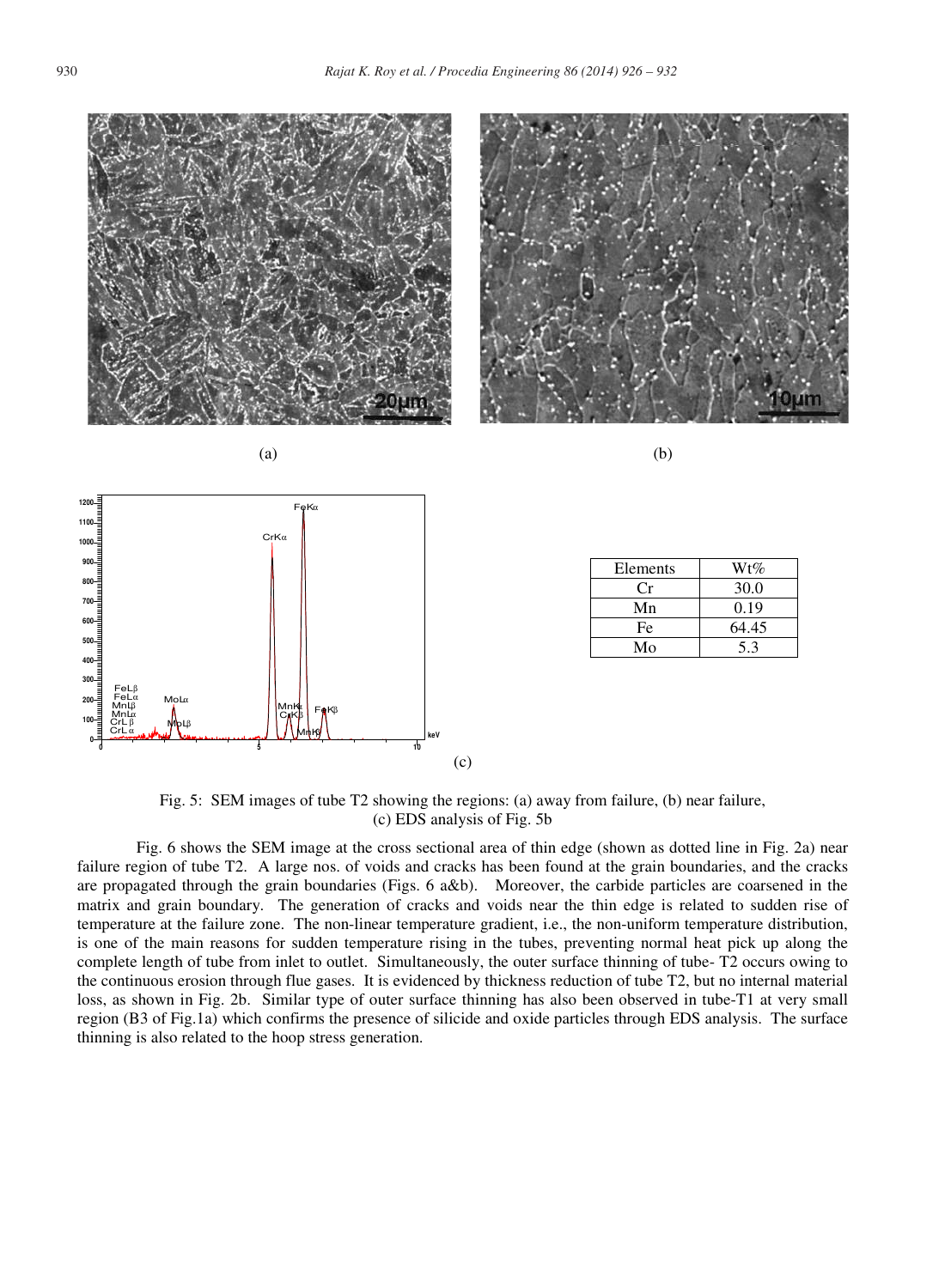

Fig. 6 SEM image of cross sectional area of thin edge region of tube T2 near fracture showing (a) some voids and (b) crack propagation.

Therefore, both tubes initially thinned down at the smallest regions (B3 for tube T1 of Fig. 1a and B7 for tube T2 of Fig. 2a) through erosion by silicide and oxide particles of flue gases and fly-ash/ tube corrosion. The fly-ash corrosion is generally caused by the formation of complex alkali sulfates and acidic compound at the scale/metal interface, which are aggressive in nature [4, 5]. Accordingly, the hoop stress is generated at the thinned tube. The

hoop stress ( $\sigma_{\theta} = \frac{F}{2t}$ *pd* 2  $\sigma_{\theta} = \frac{P^{\alpha}}{2}$ , where  $\sigma_{\theta}$  is hoop stress, P is internal pressure, t is tube wall thickness and d is tube

internal diameter) is about two times of the design strength  $(\sigma_1)$  of tube T1, as described in Table 3 on the basis of calculation from the thick (initial thickness) and thin regions of the failed tubes. Therefore, the hoop stress is operative in the thinnest regions when the tube wall is incapable to load carrying ability and at the extreme cases. However, the hoop stress generation is not prevalent in tube T2. The non-uniform heating acts as a leading role in the failure of tube T2, creating a non-linear temperature gradient along tube thickness, and causing the yielding at hotter side. It affects the distortion of tubes during the sequences of start up, in-operation and shut down [6], explained by a schematic diagram of Fig. 7. During operational period, the steam flows through the superheater tubes and picks up heat from flue gas flowing across the tubes. Accordingly, the tube temperature increases linearly from the inlet to the outlet, and the tube bows down to the cold side with no internal stress. The tube returns to its vertical position at shutdown period, and it is called in-plane distortion (Fig. 7a). In contrast, the non-linear heating sometimes leads to out of plane distortion in the superheater tubes, which occurs due to water condensation at some points of the circuits. It causes the non-uniform heat distribution in the tubes and generates higher internal stresses compared to the hot yield strength, resulting in the compressive yielding at hot side. Therefore, the bowed shaped tubes at the operation period bend down the opposite direction at the shutdown period (Fig. 7b). It corresponds to the generation of large nos. of voids and cracks in the grain boundaries, which is found in tube T2, and it accelerates the failure mechanism.